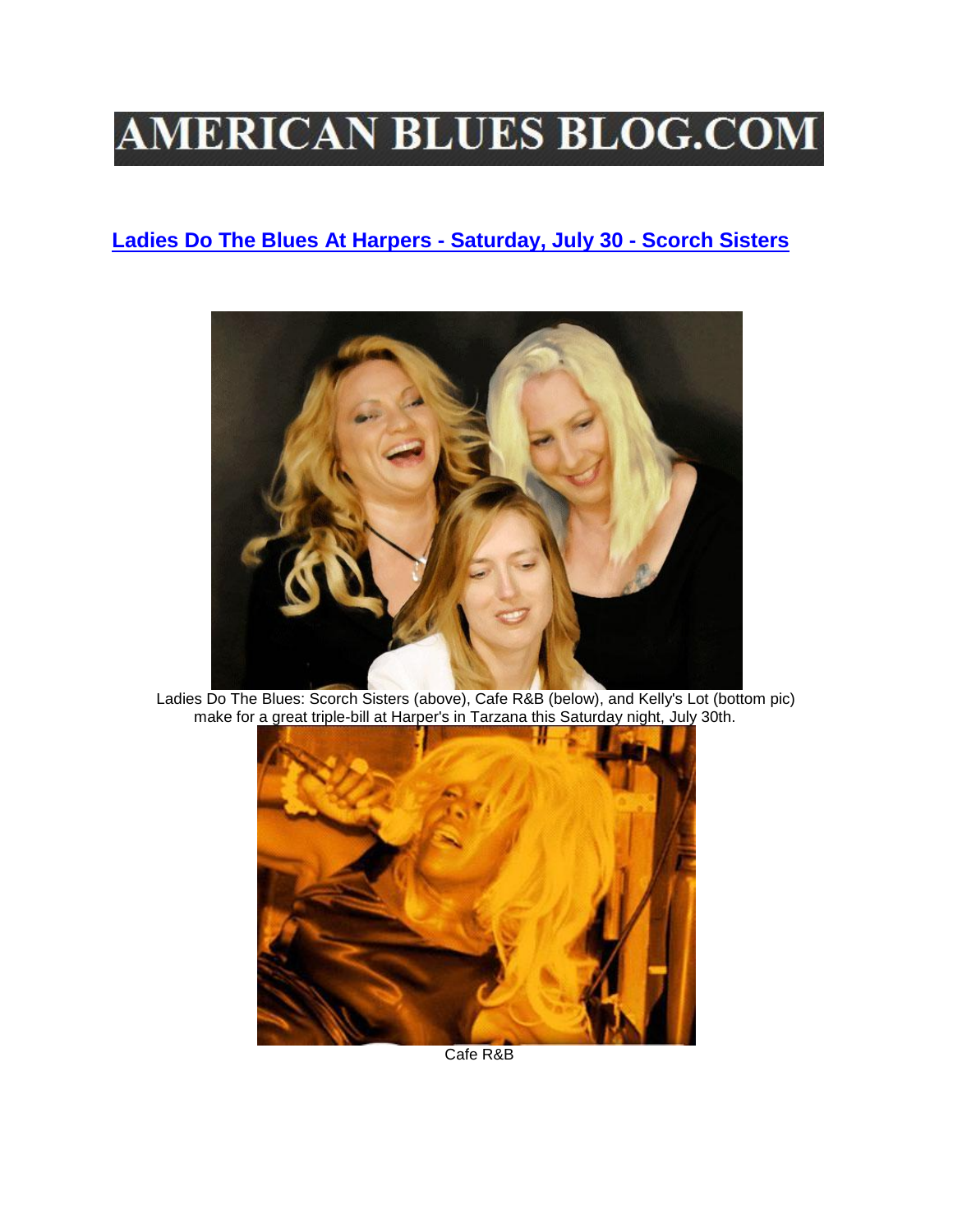

Kelly's Lot



Ann The Raven

(Tarzana, Calif) - SoCal men and blues fans alike are in for a big treat this weekend when a sizzling trio of talented female-fronted blues acts - Scorch Sisters, Cafe R&B, and [Kelly's Lot](http://r20.rs6.net/tn.jsp?llr=lpv5lydab&et=1106772375978&s=0&e=001Gss8wyq4pZRUqQyEsqGfq5p4vw9gcO-Yd0vo2VSPldFILXowrG5SYi0h7Mpgq5ybWPpNA28OEXgT2iZI_jTih0I8DeoCmbDC)  all take the stage for a *"Ladies Do The Blues"* night of great music at [Harper's,](http://r20.rs6.net/tn.jsp?llr=lpv5lydab&et=1106772375978&s=0&e=001Gss8wyq4pZRUqQyEsqGfq5p4vw9gcO-Yd0vo2VSPldFILXowrG5SYi0h7Mpgq5ybWPpNA28OEXgu6hfFRpIZZ0y2DjerbGEKu9xq8VaztqU=) 5545 Reseda Blvd., Tarzana, Saturday, July 30. 8 p.m. Only \$10! Info: [\(818\) 342-9300](http://tel:28818/) or [www.harpersbar.com .](http://r20.rs6.net/tn.jsp?llr=lpv5lydab&et=1106772375978&s=0&e=001Gss8wyq4pZRUqQyEsqGfq5p4vw9gcO-Yd0vo2VSPldFILXowrG5SYi0h7Mpgq5ybWPpNA28OEXgu6hfFRpIZZ0y2DjerbGEKu9xq8VaztqU=) Emceeing for the evening is [Ann The Raven f](http://r20.rs6.net/tn.jsp?llr=lpv5lydab&et=1106772375978&s=0&e=001Gss8wyq4pZRUqQyEsqGfq5p4vw9gcO-Yd0vo2VSPldFILXowrG5SYn6aj1edm1GuwsXmLkBHfdmx04WOYSIzDKRqTEYkyD7ArCPpFuxG9v5_otB7MmL2UhFKPT_QXcHM68ckfGztfd9qOAtKW4FEai231Xwjc2Bu)rom KCSN 88.5.